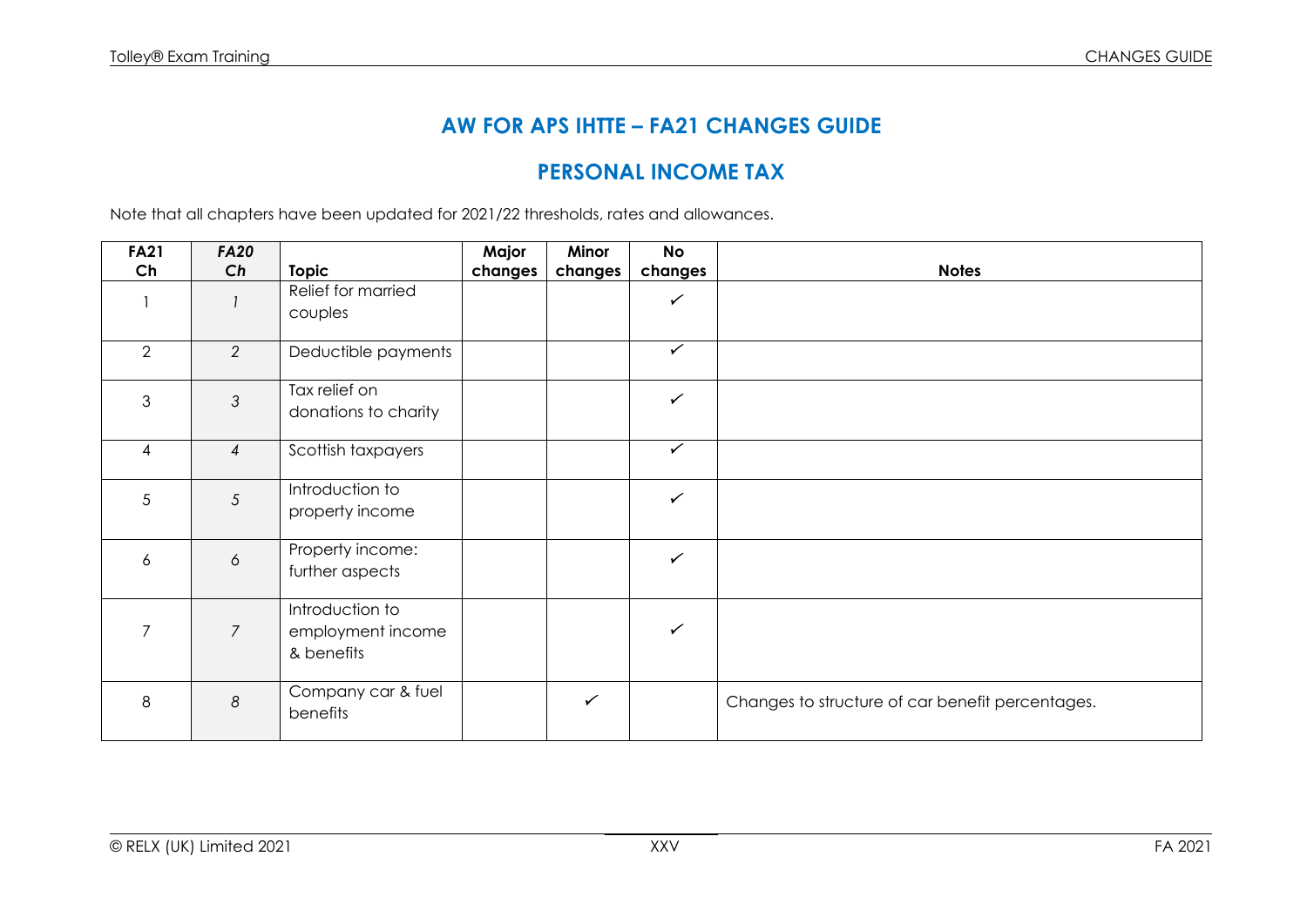| 9               | 9   | Living<br>accommodation:<br>taxable benefits   |                         | $\checkmark$ |                                                                          |
|-----------------|-----|------------------------------------------------|-------------------------|--------------|--------------------------------------------------------------------------|
| 10 <sup>°</sup> | 10  | Loans to employees<br>& use of assets          |                         | $\checkmark$ |                                                                          |
| 11              | 11  | Miscellaneous<br>benefits                      |                         | $\checkmark$ |                                                                          |
| 12              | 12  | Expenses of<br>employment                      |                         | $\checkmark$ |                                                                          |
| 13              | 13  | Introduction to PAYE                           |                         | $\checkmark$ |                                                                          |
| 14              | 14  | Operation of the<br>PAYE System                |                         | $\checkmark$ |                                                                          |
| 15              | n/a | PAYE - Penalties and<br>Interest               |                         | $\checkmark$ | New chapter, content moved from previous chapter                         |
| 16              | 15  | Class 1 National<br>Insurance<br>Contributions | $\overline{\checkmark}$ |              | 0% rate for secondary NICs where employee is an armed<br>forces veteran. |
| 17              | 16  | Class 1A & 1B<br>National Insurance            |                         | $\checkmark$ |                                                                          |
| 18              | 17  | Termination<br>payments                        |                         | $\checkmark$ |                                                                          |
| 19              | 18  | Employed or self<br>employed?                  |                         | $\checkmark$ |                                                                          |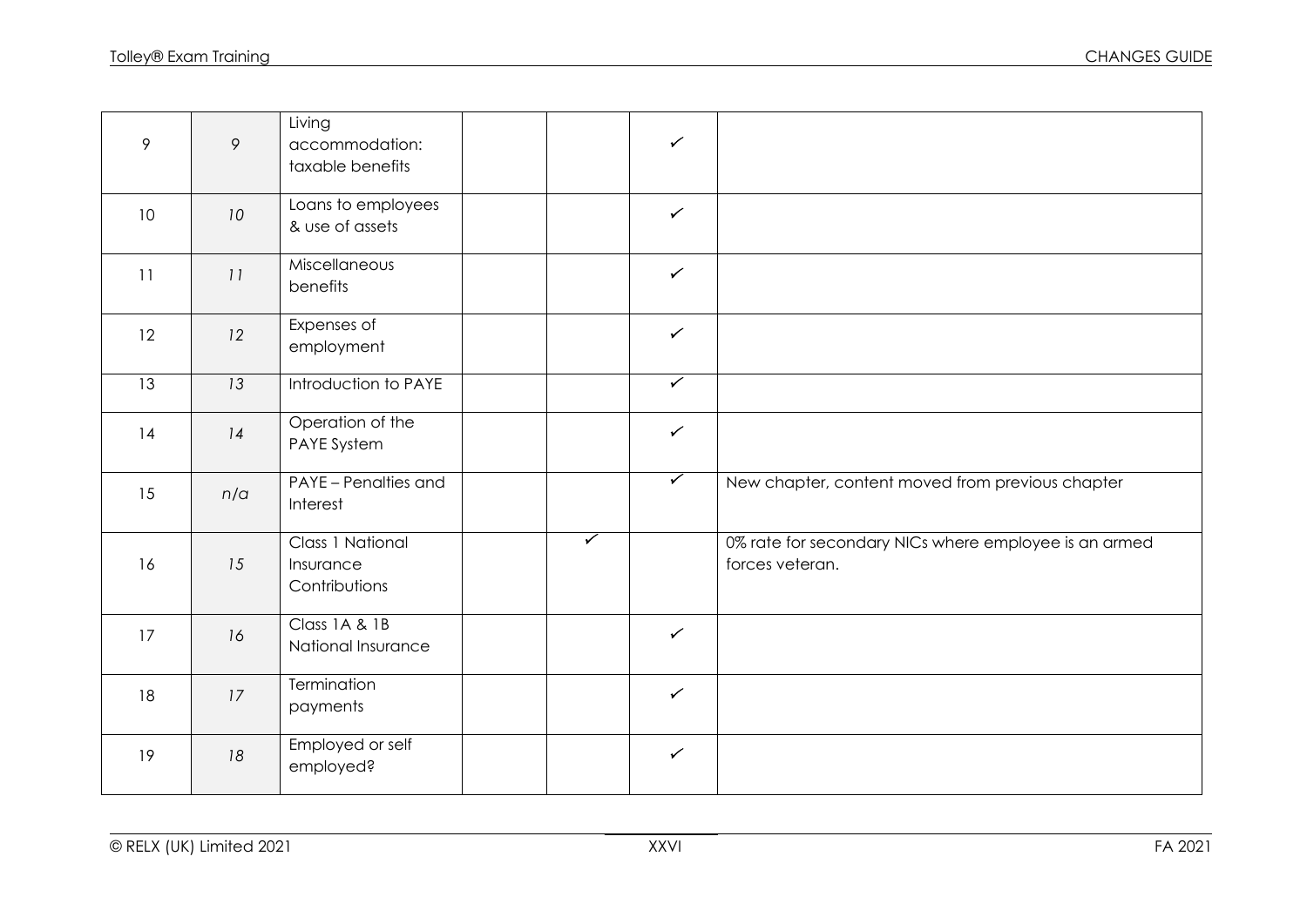| $\overline{20}$ | 19 | Pension schemes                                        | $\overline{\mathscr{C}}$ |  |
|-----------------|----|--------------------------------------------------------|--------------------------|--|
| 21              | 20 | Miscellaneous<br>provisions                            | $\checkmark$             |  |
| 22              | 21 | The Enterprise<br>Investment Scheme                    | $\checkmark$             |  |
| 23              | 22 | Residence - The<br><b>Statutory Residence</b><br>Rules | $\checkmark$             |  |
| 24              | 23 | Domicile                                               | $\sqrt{ }$               |  |
| 25              | 24 | Deemed domicile                                        | $\sqrt{ }$               |  |
| 26              | 25 | Taxation of foreign<br>income - general<br>principles  | $\checkmark$             |  |
| 27              | 26 | The remittance basis                                   | $\overline{\checkmark}$  |  |
| 28              | 27 | The remittance basis<br>charge                         | $\checkmark$             |  |
| 29              | 28 | Overseas aspects of<br>employment income               | $\checkmark$             |  |
| 30              | 29 | Double Tax Relief                                      | $\overline{\mathscr{C}}$ |  |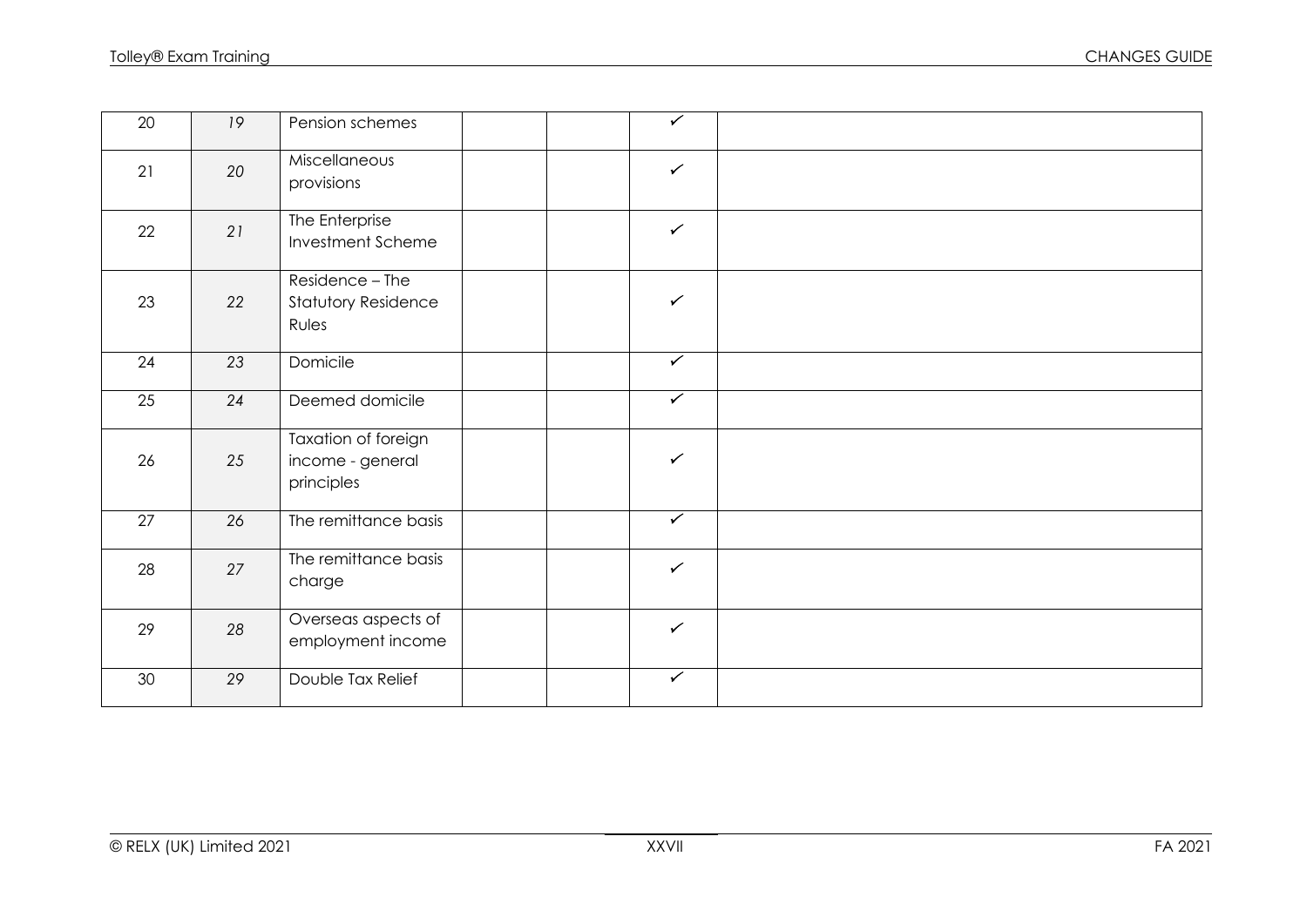#### **CAPITAL GAINS TAX**

| <b>FA21</b><br>Ch | <b>FA20</b><br>Ch | <b>Topic</b>                                | Major<br>changes | Minor<br>changes | <b>No</b><br>changes | <b>Notes</b>                                                                                       |
|-------------------|-------------------|---------------------------------------------|------------------|------------------|----------------------|----------------------------------------------------------------------------------------------------|
|                   |                   | Options                                     |                  |                  | $\checkmark$         |                                                                                                    |
| $\overline{2}$    | 2                 | EIS and SEIS<br>reinvestment relief         |                  |                  | $\checkmark$         |                                                                                                    |
| 3                 | $\mathfrak{Z}$    | Gains and Losses on<br>EIS and SEIS shares  |                  |                  | $\checkmark$         |                                                                                                    |
| 4                 | $\overline{4}$    | Purchase of Own<br>Shares                   |                  | $\checkmark$     |                      | Expanded details of condition for capital treatment when<br>discharging inheritance tax liability. |
| 5                 | 5                 | Transfer of Assets<br>Abroad                |                  |                  | $\checkmark$         |                                                                                                    |
| 6                 | 6                 | Transactions in UK<br>Land                  |                  |                  | $\checkmark$         |                                                                                                    |
| 7                 | $\overline{7}$    | Annual Tax on<br><b>Enveloped Dwellings</b> |                  |                  | ✓                    |                                                                                                    |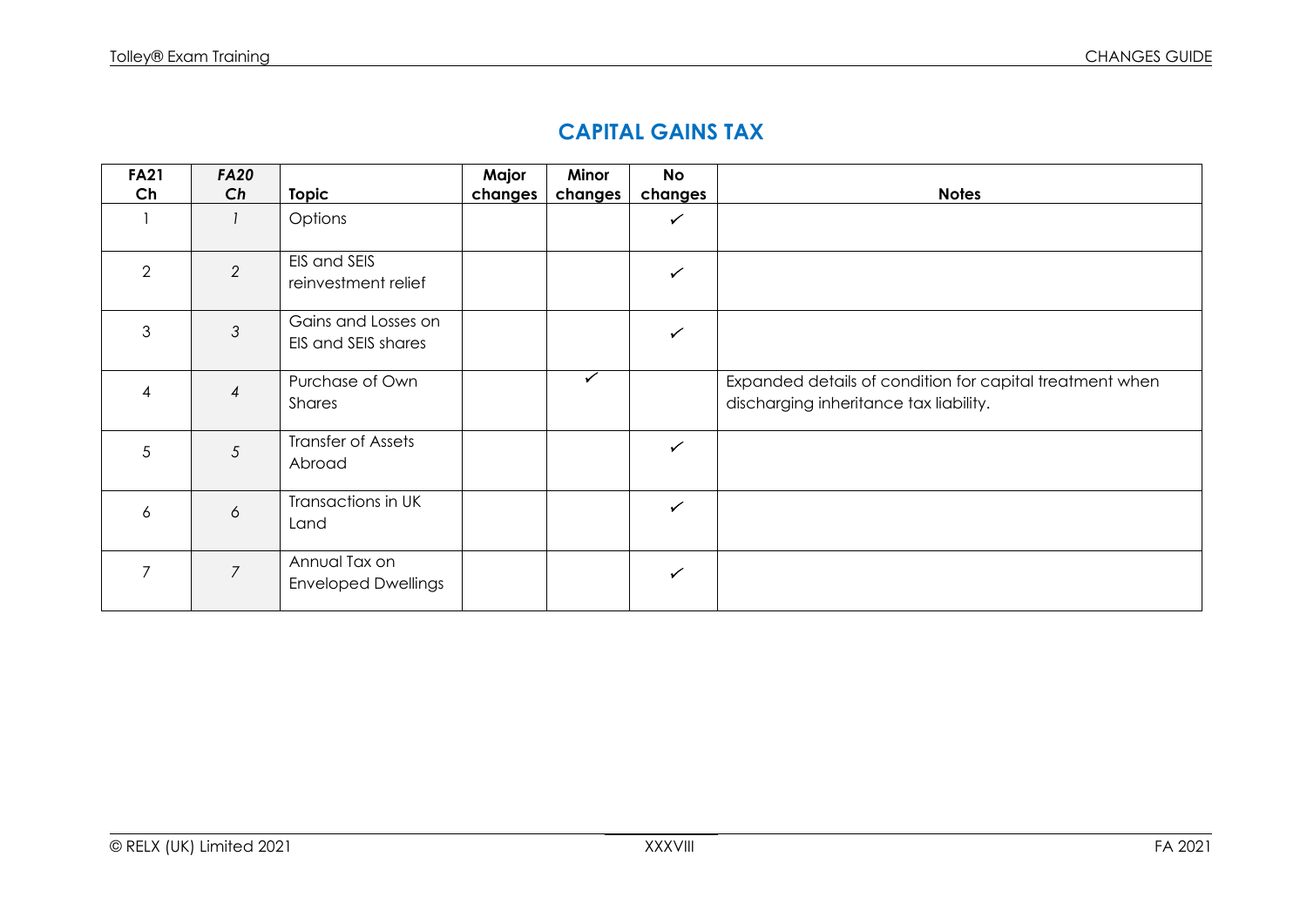#### **BUSINESS INCOME TAX**

| <b>FA21</b><br>Ch | <b>FA20</b><br>Ch | Topic                                    | Major<br>changes | Minor<br>changes | <b>No</b><br>changes | <b>Notes</b>                                    |
|-------------------|-------------------|------------------------------------------|------------------|------------------|----------------------|-------------------------------------------------|
|                   |                   | Trading Income and                       |                  |                  | $\checkmark$         |                                                 |
|                   |                   | the Badges of Trade                      |                  |                  |                      |                                                 |
| $\overline{2}$    | $\overline{2}$    | Adjustment of Profit -                   |                  |                  | $\checkmark$         |                                                 |
|                   |                   | <b>General Principles</b>                |                  |                  |                      |                                                 |
| $\mathfrak{S}$    | $\mathcal{S}$     | Common Adjustments                       |                  |                  | $\checkmark$         |                                                 |
| $\overline{4}$    | $\overline{4}$    | Current Year Basis and                   |                  |                  | $\checkmark$         |                                                 |
|                   |                   | <b>Opening Year Rules</b>                |                  |                  |                      |                                                 |
| 5                 | $5\overline{)}$   | Overlap Relief and<br>Closing Year Rules |                  |                  | $\checkmark$         |                                                 |
|                   |                   |                                          |                  |                  |                      |                                                 |
| 6                 | 6                 | Change of                                |                  |                  | $\checkmark$         |                                                 |
|                   |                   | <b>Accounting Date</b>                   |                  |                  |                      |                                                 |
| $\overline{7}$    | $\overline{7}$    | Losses - Continuous                      |                  | $\checkmark$     |                      | New section on temporary three year carry back. |
|                   |                   | <b>Trades</b>                            |                  |                  |                      |                                                 |
| 8                 | $\boldsymbol{8}$  | Losses - Opening and                     |                  |                  | $\checkmark$         |                                                 |
|                   |                   | Closing Year Rules                       |                  |                  |                      |                                                 |
| 9                 | $\circ$           | Classes 2 and 4                          |                  |                  | $\checkmark$         |                                                 |
|                   |                   | National Insurance                       |                  |                  |                      |                                                 |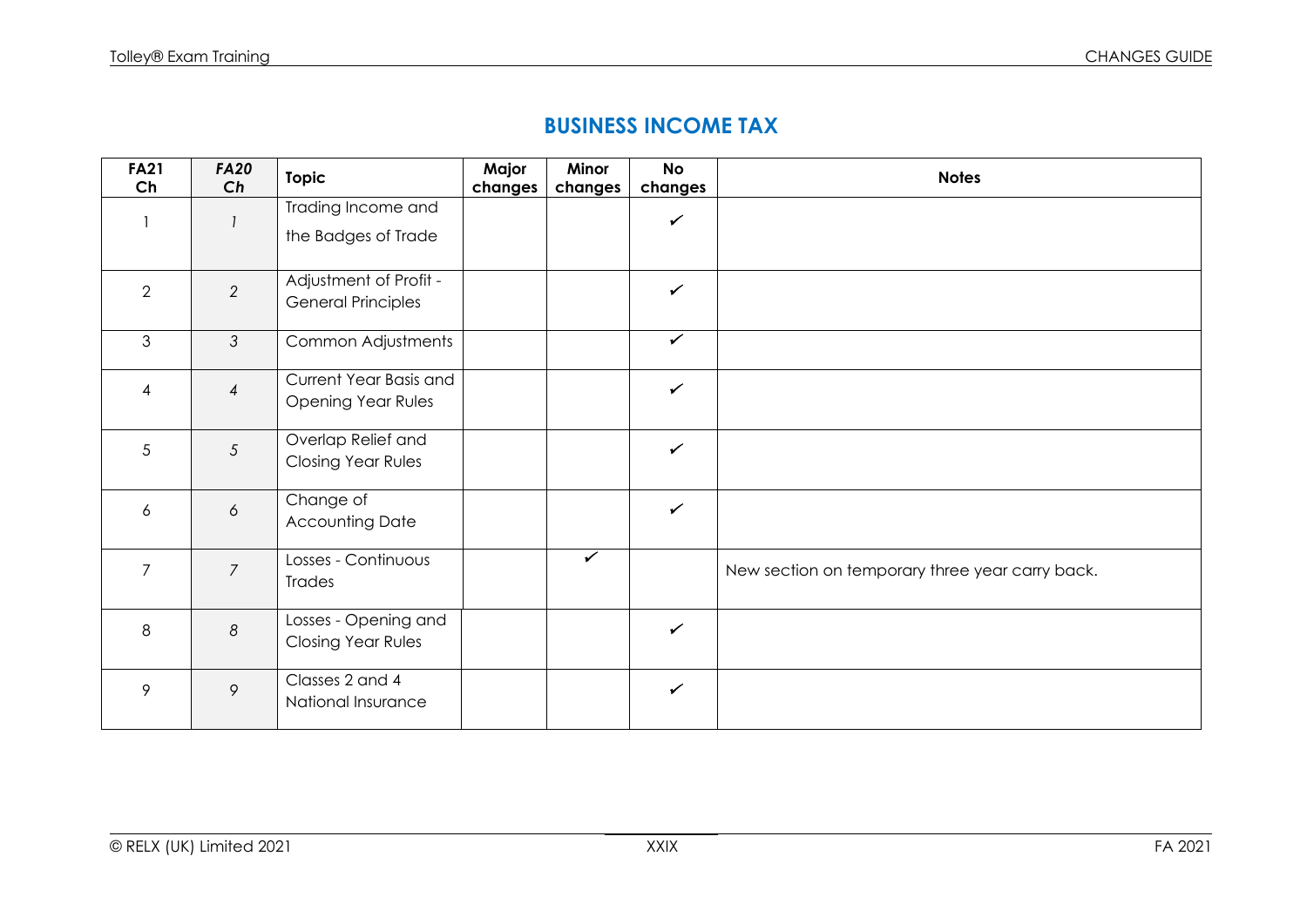| 10 <sup>°</sup> | 10 | Introduction to<br>Partnerships                      | $\checkmark$ |  |
|-----------------|----|------------------------------------------------------|--------------|--|
| 11              | 11 | <b>Partnership Changes</b>                           | $\checkmark$ |  |
| 12              | 12 | Partnership<br>Admissions and<br>Retirements         | $\checkmark$ |  |
| 13              | 13 | Partnership Losses                                   | $\checkmark$ |  |
| 14              | 14 | Limited Liability<br>Partnerships                    | $\checkmark$ |  |
| 15              | 15 | Partnership Capital<br>Gains - basic<br>principles   | $\checkmark$ |  |
| 16              | 16 | Partnership Capital<br>Gains - further<br>aspects    | $\checkmark$ |  |
| 17              | 17 | Partnership Capital<br>Gains - asset<br>revaluations | $\checkmark$ |  |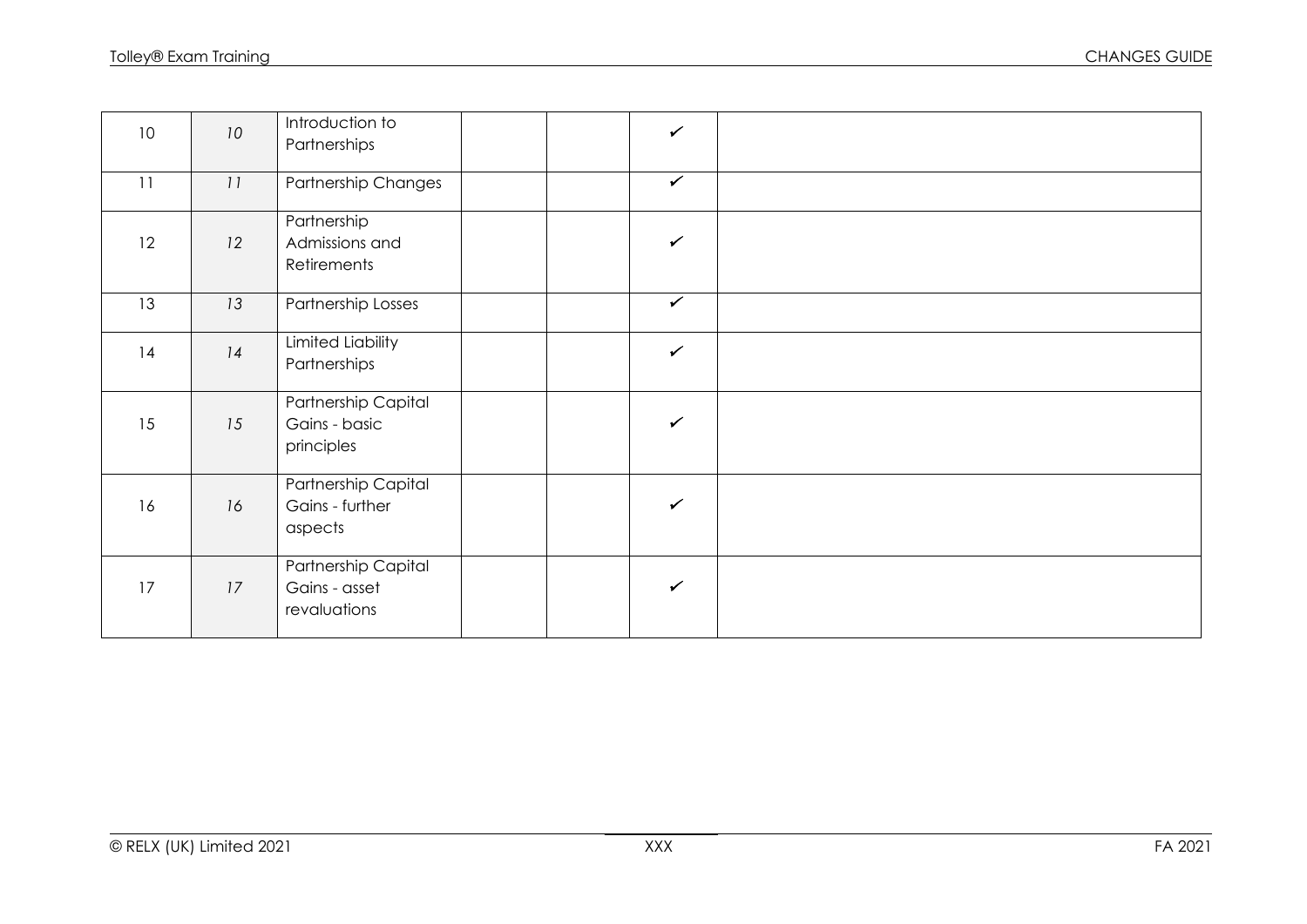## **CORPORATION TAX**

| <b>FA21</b><br>Ch | <b>FA20</b><br>Ch | <b>Topic</b>                                | Major<br>changes | Minor<br>changes | <b>No</b><br>changes | <b>Notes</b>                                                                                                                                                                                                             |
|-------------------|-------------------|---------------------------------------------|------------------|------------------|----------------------|--------------------------------------------------------------------------------------------------------------------------------------------------------------------------------------------------------------------------|
|                   |                   | Introduction to<br>Corporation Tax          |                  |                  |                      | Changes to reflect enhanced FYA.                                                                                                                                                                                         |
| $\overline{2}$    | $\overline{2}$    | Computation of<br>Corporation Tax           |                  |                  | $\checkmark$         |                                                                                                                                                                                                                          |
| 3                 | $\mathfrak{Z}$    | Long Periods of<br>Account                  |                  |                  | $\checkmark$         |                                                                                                                                                                                                                          |
| 4                 | 4                 | Corporation Tax Self-<br>Assessment (CTSA)  |                  |                  | $\checkmark$         |                                                                                                                                                                                                                          |
| 5                 | 5                 | Payment of<br>Corporation Tax               |                  | ✓                |                      | Removed references to pre 1 April 2019.                                                                                                                                                                                  |
| 6                 | 6                 | Property Income                             |                  |                  | $\checkmark$         |                                                                                                                                                                                                                          |
| $\overline{7}$    | 9                 | Corporate Capital<br>Gains                  |                  |                  | $\checkmark$         |                                                                                                                                                                                                                          |
| 8                 | $\overline{7}$    | Relief for Trading<br>Losses                | ✓                |                  |                      | Temporary extended carry back loss relief for accounting<br>periods ending between 1.4.20 and 31.3.22. Removal of pre-1<br>April 2017 losses throughout losses chapters reflecting syllabus<br>changes. Chapter rewrite. |
| 9                 | 8                 | <b>Relief for Other Losses</b>              |                  | $\checkmark$     |                      | Removal of pre-1 April 2017 losses throughout losses chapters<br>reflecting syllabus changes.                                                                                                                            |
| 10                | 10                | Change in Ownership<br>of a Company         |                  |                  | $\checkmark$         |                                                                                                                                                                                                                          |
| 11                | 11                | <b>Close Company</b><br>Definition          |                  |                  | $\checkmark$         |                                                                                                                                                                                                                          |
| 12                | 12                | <b>Close Company</b><br><b>Implications</b> |                  |                  | $\checkmark$         |                                                                                                                                                                                                                          |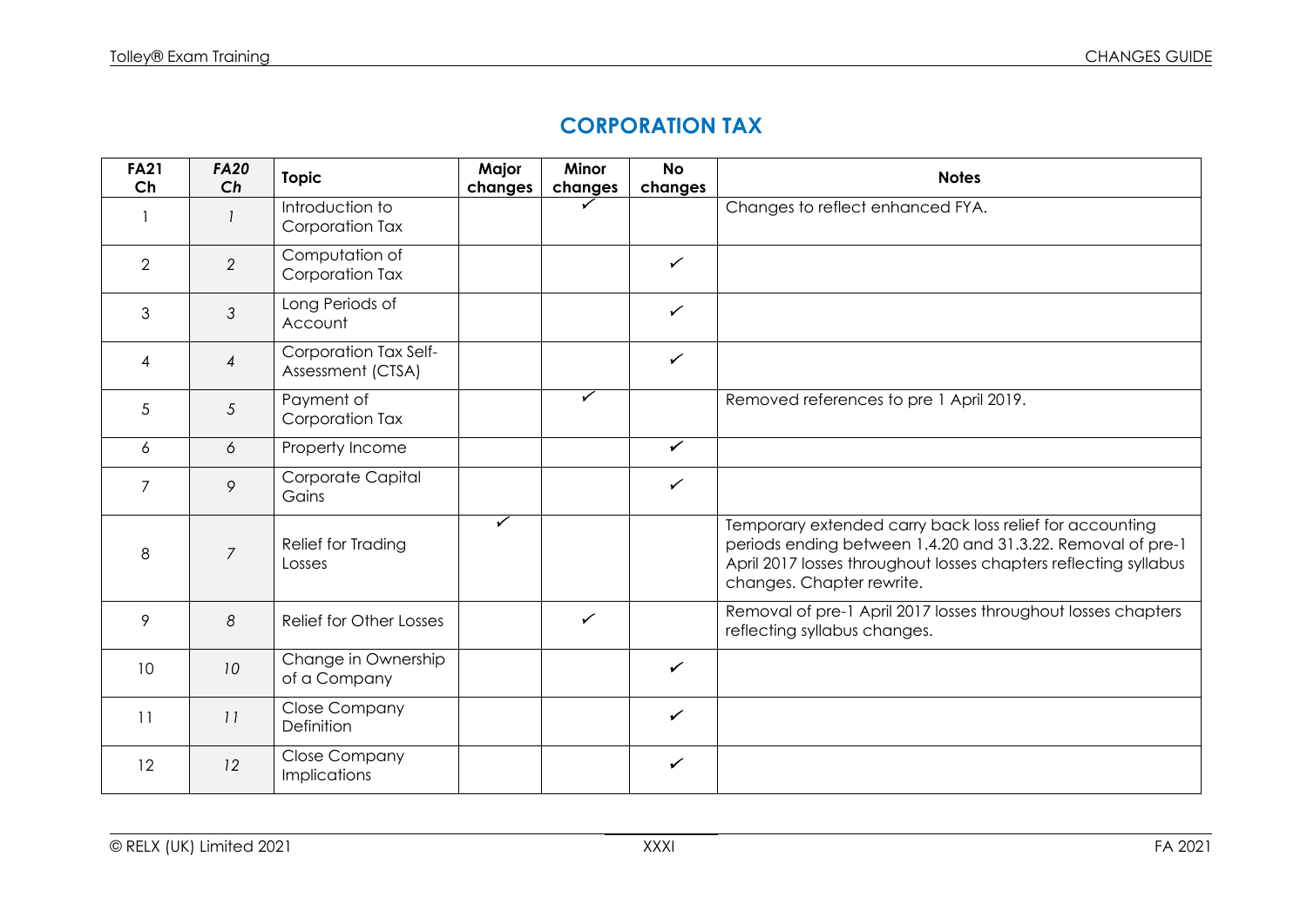|  | n/a | Informal Winding Up |  |  |  | I TAAR to prevent phoenixism added to syllabus from 2022<br>onwards. |
|--|-----|---------------------|--|--|--|----------------------------------------------------------------------|
|--|-----|---------------------|--|--|--|----------------------------------------------------------------------|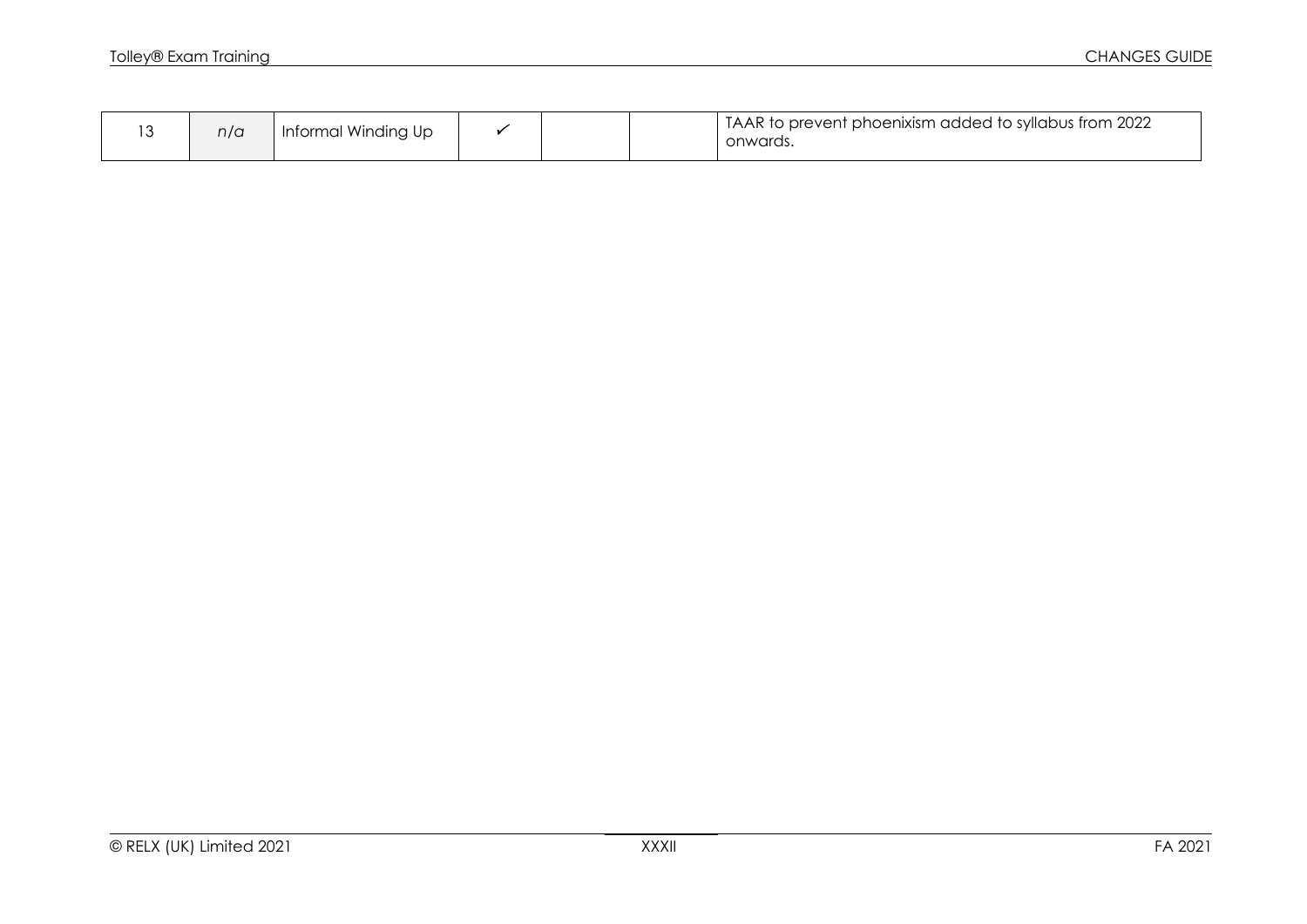### **VAT & STAMP TAXES**

| <b>FA21</b> | <b>FA20</b>    | <b>Topic</b>                     | Major   | <b>Minor</b> | <b>No</b>    | <b>Notes</b>                                                                                                                                                                                                                                                                                                                                                                                                                                                                                                                                                                                                                                                                                                                                                |
|-------------|----------------|----------------------------------|---------|--------------|--------------|-------------------------------------------------------------------------------------------------------------------------------------------------------------------------------------------------------------------------------------------------------------------------------------------------------------------------------------------------------------------------------------------------------------------------------------------------------------------------------------------------------------------------------------------------------------------------------------------------------------------------------------------------------------------------------------------------------------------------------------------------------------|
| Ch          | Ch             |                                  | changes | changes      | changes      |                                                                                                                                                                                                                                                                                                                                                                                                                                                                                                                                                                                                                                                                                                                                                             |
|             |                | <b>VAT General</b><br>Principles |         |              |              | An introductory paragraph explains the impact on VAT as a<br>result of the UK leaving the EU (and its transition phase) and<br>how EU law impacts on Great Britain and Northern Ireland<br>from 1 January 2021                                                                                                                                                                                                                                                                                                                                                                                                                                                                                                                                              |
| 2           | 2              | Registration                     |         |              | $\checkmark$ |                                                                                                                                                                                                                                                                                                                                                                                                                                                                                                                                                                                                                                                                                                                                                             |
| 3           | 3              | Stamp duty on<br>shares          |         |              |              | A 'block' transfer stock form can be sent for multiple<br>chargeable transfers (eg on a takeover), with a schedule<br>detailing the duty on each transfer. This aims to ease the<br>administrative burden on taxpayers.                                                                                                                                                                                                                                                                                                                                                                                                                                                                                                                                     |
| 4           | $\overline{4}$ | Stamp duty land tax              | ✓       |              |              | The 2% surcharge for purchases of residential property by non-<br>UK residents is imposed from 1.4.21. Details have been<br>included on what makes a person or company non-UK<br>resident and exceptions to the surcharge.<br>The Fish Homes Ltd FTT case of 2020 held that a property with<br>flammable cladding was still habitable as a dwelling and<br>liable to the additional 3% residential rates.<br>In the 2020 case of Moaref, the 3% additional rate applied to<br>the purchase of two apartments which the purchaser<br>intended to combine into one property after their purchase,<br>to live in as their main residence. Neither property was<br>intended on its own to replace their main residence, so no<br>refund of the 3% rate was due. |